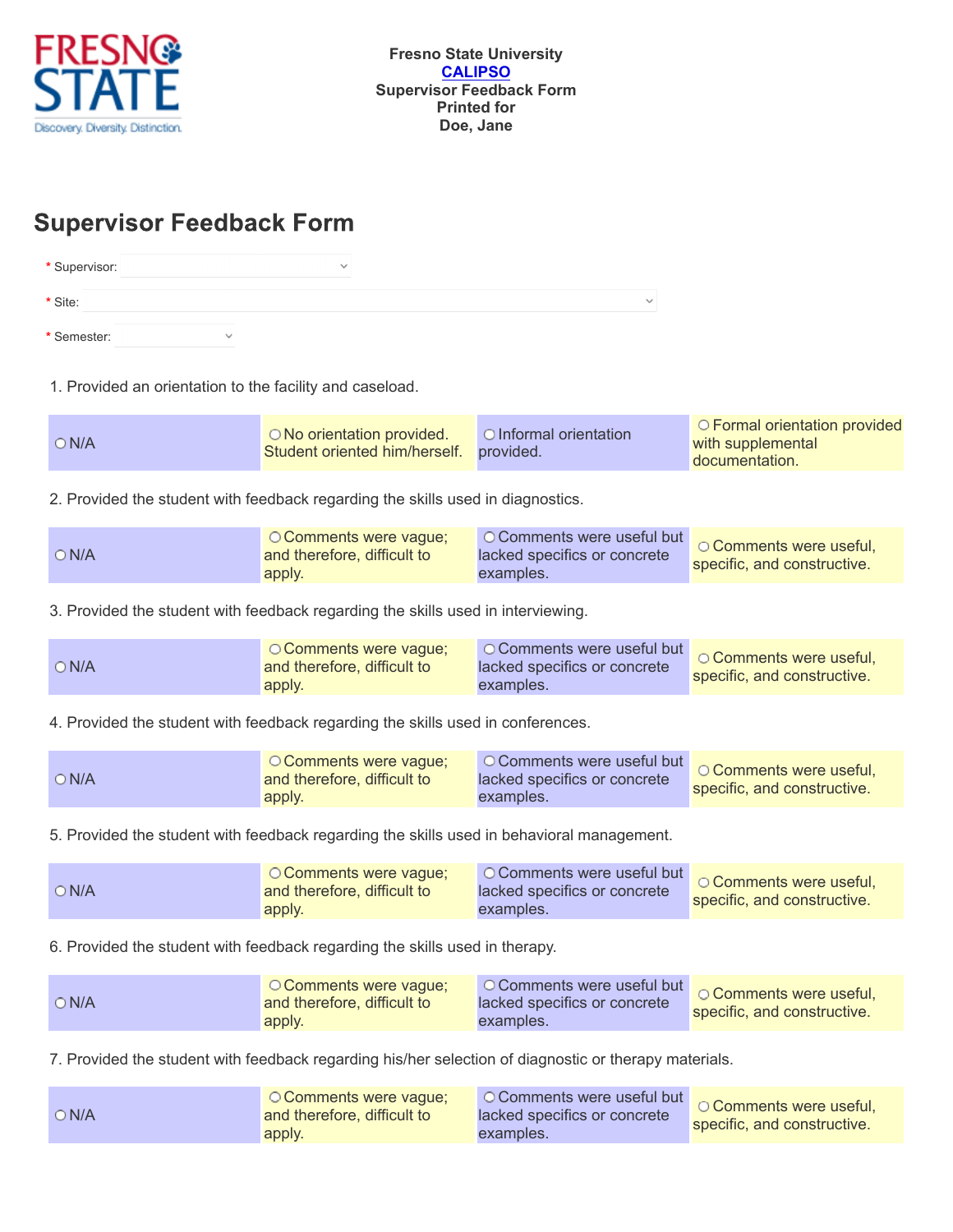8. Explained and/or demonstrated clinical procedures to assist student in clinical skills development.

9. Utilized evidence-based practice.

| $\bigcirc$ N/A | O Rarely referenced current   O Occasionally referenced   O Frequently referenced |                            |                     |
|----------------|-----------------------------------------------------------------------------------|----------------------------|---------------------|
|                | literature.                                                                       | <b>Current literature.</b> | Current literature. |

10. Encouraged student independence and creativity.

| O Minimally receptive to new<br>ON/A<br>ideas and differing<br>techniques. | $\circ$ Somewhat receptive to<br>new ideas and differing<br>techniques but did not<br>encourage them. | $\circ$ Very receptive to new<br>deas and encouraged use of<br>own techniques. |
|----------------------------------------------------------------------------|-------------------------------------------------------------------------------------------------------|--------------------------------------------------------------------------------|
|----------------------------------------------------------------------------|-------------------------------------------------------------------------------------------------------|--------------------------------------------------------------------------------|

11. Provided positive reinforcement of student's successes and efforts.

| $\bigcirc$ N/A | O Rarely commented on  | O Occasionally commented <b>O Frequently commented on</b> |                        |
|----------------|------------------------|-----------------------------------------------------------|------------------------|
|                | successes and efforts. | on successes and efforts.                                 | successes and efforts. |

12. Provided student with written and/or verbal recommendations for improvement.

| $\bigcirc$ N/A | O Rarely provided written<br>and/or verbal<br>recommendations except on<br>midterm and final evaluations. | ○ Occasionally provided<br>written and/or verbal<br>recommendations in addition<br>to the midterm and final<br>evaluations. | $\circ$ Systematically provided<br>written and/or verbal<br>recommendations in addition<br>to the midterm and final<br>evaluations. |
|----------------|-----------------------------------------------------------------------------------------------------------|-----------------------------------------------------------------------------------------------------------------------------|-------------------------------------------------------------------------------------------------------------------------------------|
|----------------|-----------------------------------------------------------------------------------------------------------|-----------------------------------------------------------------------------------------------------------------------------|-------------------------------------------------------------------------------------------------------------------------------------|

13. Demonstrated enthusiasm and interest in the profession and in providing clinical services.

| ON/A | ○ Enthusiasm and interest<br>rarely observed; frequent<br>negative comments. | <b>C</b> Enthusiasm and interest<br><b>occasionally observed;</b><br>occasional negative<br>comments. | O Enthusiasm and interest<br>regularly observed; frequent<br>positive and optimistic<br>comments. |
|------|------------------------------------------------------------------------------|-------------------------------------------------------------------------------------------------------|---------------------------------------------------------------------------------------------------|
|------|------------------------------------------------------------------------------|-------------------------------------------------------------------------------------------------------|---------------------------------------------------------------------------------------------------|

14. Demonstrated effective interpersonal communication with student.

| O Some interest in student's<br>needs shown, but<br>communication lacked<br>sensitivity. | $\circ$ Aware of and sensitive to<br>student's needs; open and<br>effective communication. |
|------------------------------------------------------------------------------------------|--------------------------------------------------------------------------------------------|
|                                                                                          |                                                                                            |

## 15. Receptive to questions.

16. Available to me when I requested assistance.

| $\bigcirc$ N/A | ○ Supervisor was rarely | <b>C</b> Supervisor was | ○ Supervisor was always |
|----------------|-------------------------|-------------------------|-------------------------|
|                | available.              | occasionally available. | available.              |

17. Utilized effective organizational and management skills.